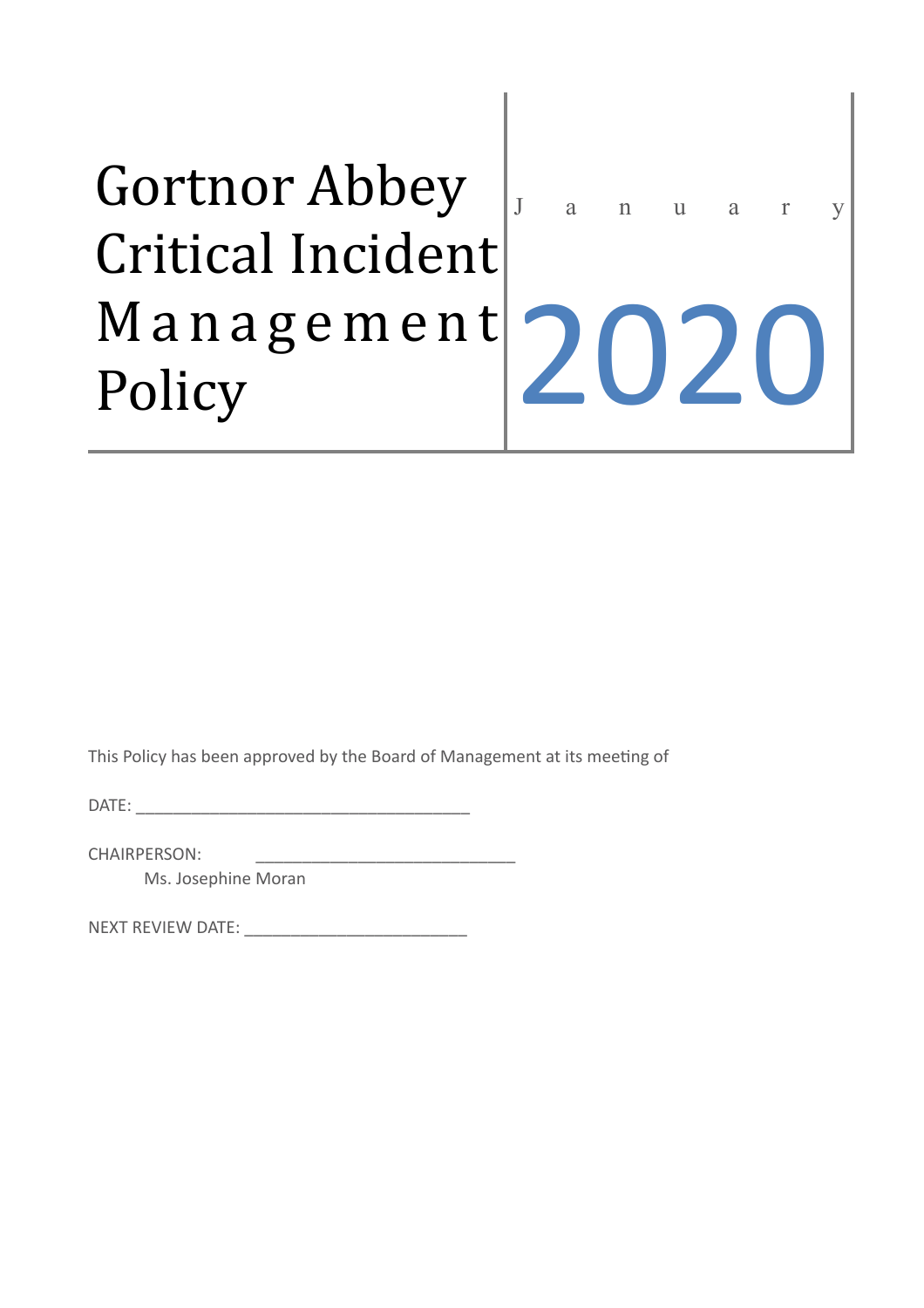### **CIM Policy Contents:**

| 3. |  |
|----|--|
| 4. |  |
|    |  |
| 8  |  |
| 9  |  |
|    |  |
|    |  |
|    |  |
|    |  |
|    |  |
|    |  |
|    |  |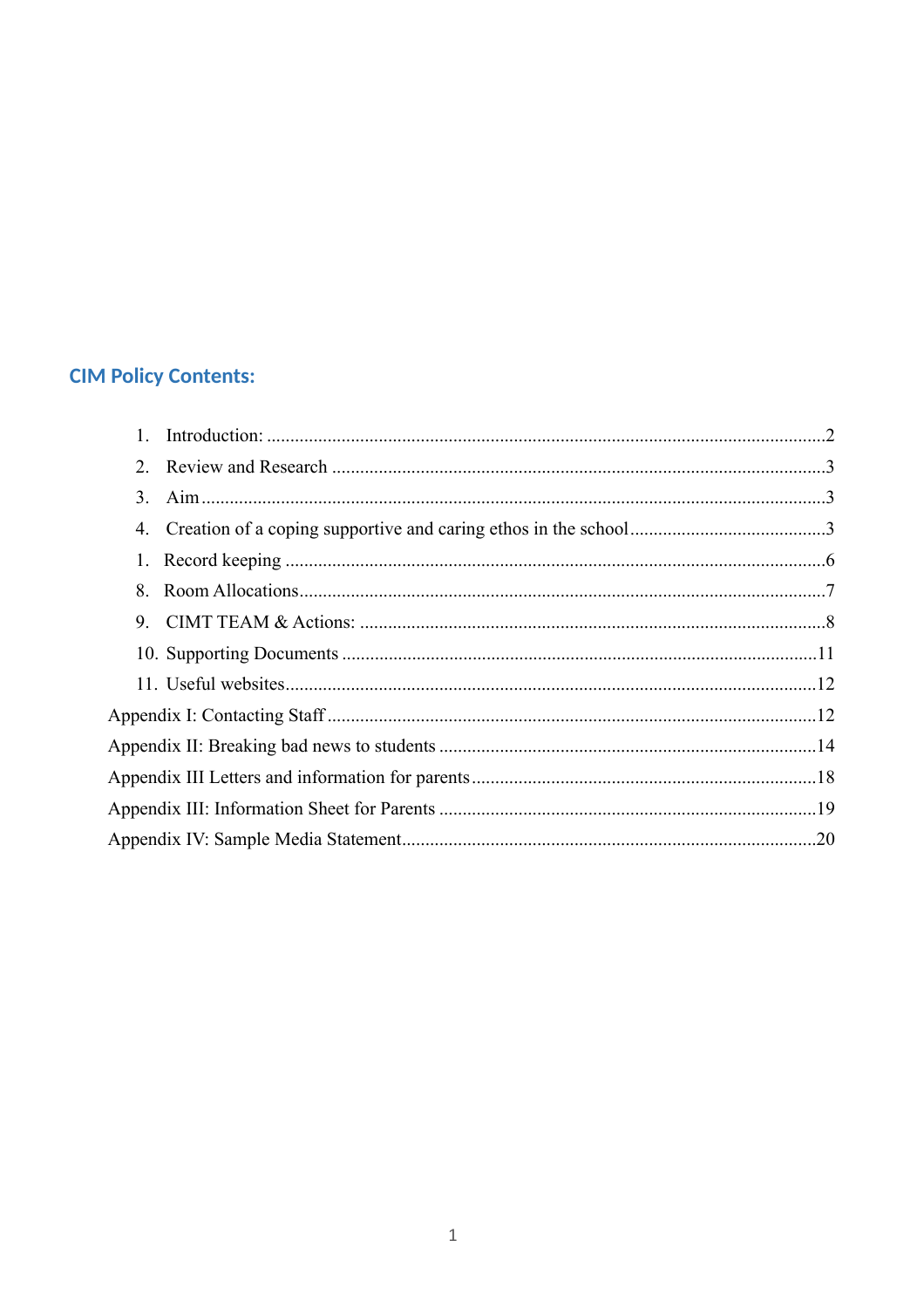#### <span id="page-2-0"></span>1. **Introduction:**

This document outlines our management plan for a critical incident in Jesus & Mary Secondary School, Gortnor Abbey and is based on the NEPs school plan template (DES, 2015a). The staff and management of Jesus & Mary Secondary School recognise a critical incident to be "an incident or sequence of events that overwhelms the normal coping mechanism of the school" DES, 2015b). Critical incidents may involve one or more students or staff members, or members of our local community. Types of incidents might include:

- *• The death of a member of the school community through accident, violence, suicide or suspected suicide or other unexpected death*
- *• An accident involving members of the school community*
- *• An accident/tragedy in the wider community*
- *• Serious damage to the school building through fire, flood, vandalism, etc*
- *• The disappearance of a member of the school community.*

Gortnor Abbey has devised the CIMP framed with respect to our school's mission statement:

#### *Jesus & Mary Secondary School Mission Statement:*

We are a Christian Co-educational Secondary School. In keeping with the Jesus and Mary Ethos, we are committed to the holistic development of each individual in our community by:

- ❖ Empowering each person to grow in jus9ce, honesty, respect and loyalty to self, family, school and community. Helping all students to achieve full potential at their studies.
- $\triangleq$  Promoting an appreciation of Heritage, Culture and the Environment.
- ❖ Providing an atmosphere where religious belief, a sense of responsibility, self- confidence, self-esteem and self-identity are developed.
- ◆ Encouraging participation in all facets of school life spiritual, academic, sporting, social and cultural.

*Jesus & Mary Secondary School, Gortnor Abbey,* aims to protect the well-being of its students and staff by providing a safe and nurturing environment at all times. The Board of Management, through John Mangan (Principal) has drawn up a Critical Incident Management Plan as one element of the school's policies and plans. If the critical incident is one that affects the whole school community, then the Critical Incident Management Plan is put into action. This ensures that best practice is followed in offering emotional, spiritual and psychological support to all those affected by the tragedy at a critical time in the life of the school.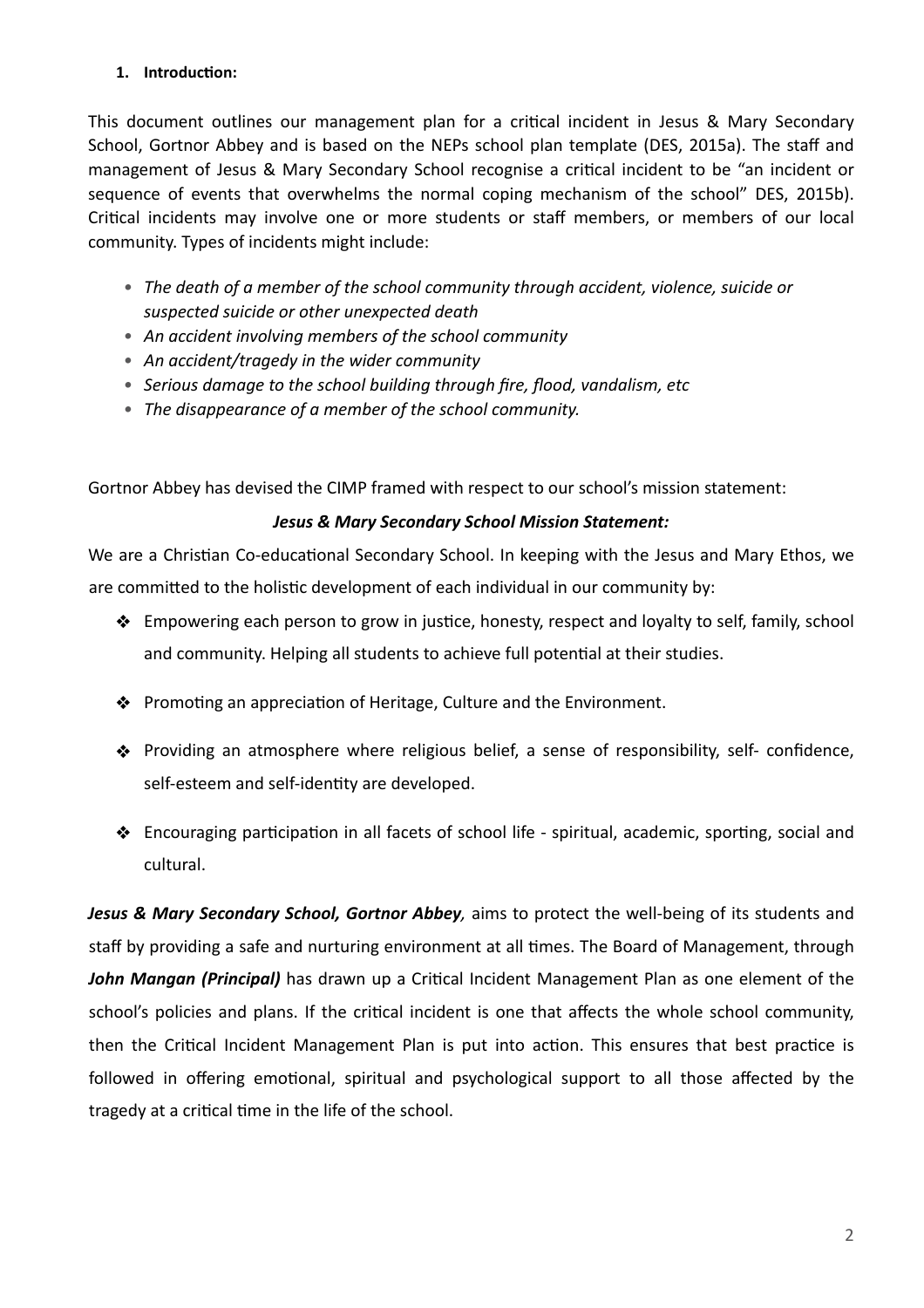#### <span id="page-3-0"></span>**2. Review and Research**

The CIMT have consulted resource documents available to schools on www.education.ie and www.nosp.ie including:

- Responding to Critical Incidents Guidelines and Resources for Schools (NEPS 2016)
- Suicide Prevention in Schools: Best Practice Guidelines (IAS, National Suicide Review Group (2002)
- Suicide Prevention in the Community A Practical Guide (HSE 2011)
- Well-Being in Post-Primary Schools Guidelines for Mental Health Promotion and Suicide Prevention (DES, DOH, HSE 2013)
- *Junior Cycle Wellbeing Guidelines* (NCCA, 2017)
- <span id="page-3-1"></span>**3. Aim**

The aim of the CIMP is to help school management and staff:

- $\geq$  To react quickly and effectively in the event of an incident.
- $\geq$  To enable us to maintain a sense of control.
- $\geq$  To ensure that appropriate support is offered to students and staff.
- $\geq$  To help ensure that the effects on the students and staff will be limited.
- $\geq$  To enable us to effect a return to normality as soon as possible.
- <span id="page-3-2"></span>4. Creation of a coping supportive and caring ethos in the school

We have put systems in place to help to build resilience in both staff and students, thus preparing them to cope with a range of life events. These include measures to address both the physical and psychological safety of the school community which are outlined fully in our Health and Safety Policy, Code of Behaviour, School Guidance Plan and include but are not limited to the following:

- **EXECT** Supervision of students outside class times (before & after school, lunch etc.
- **EXPHE provision for all students and CPD for staff as appropriate. This programme includes** stress/anger/conflict management, decision making, problem solving and mental health related topics.
- Wellbeing programme for first years to promote self-awareness and resilience as well as general self care.
- **EXECT** Study skills workshops in order to support learning and alleviate exam stress.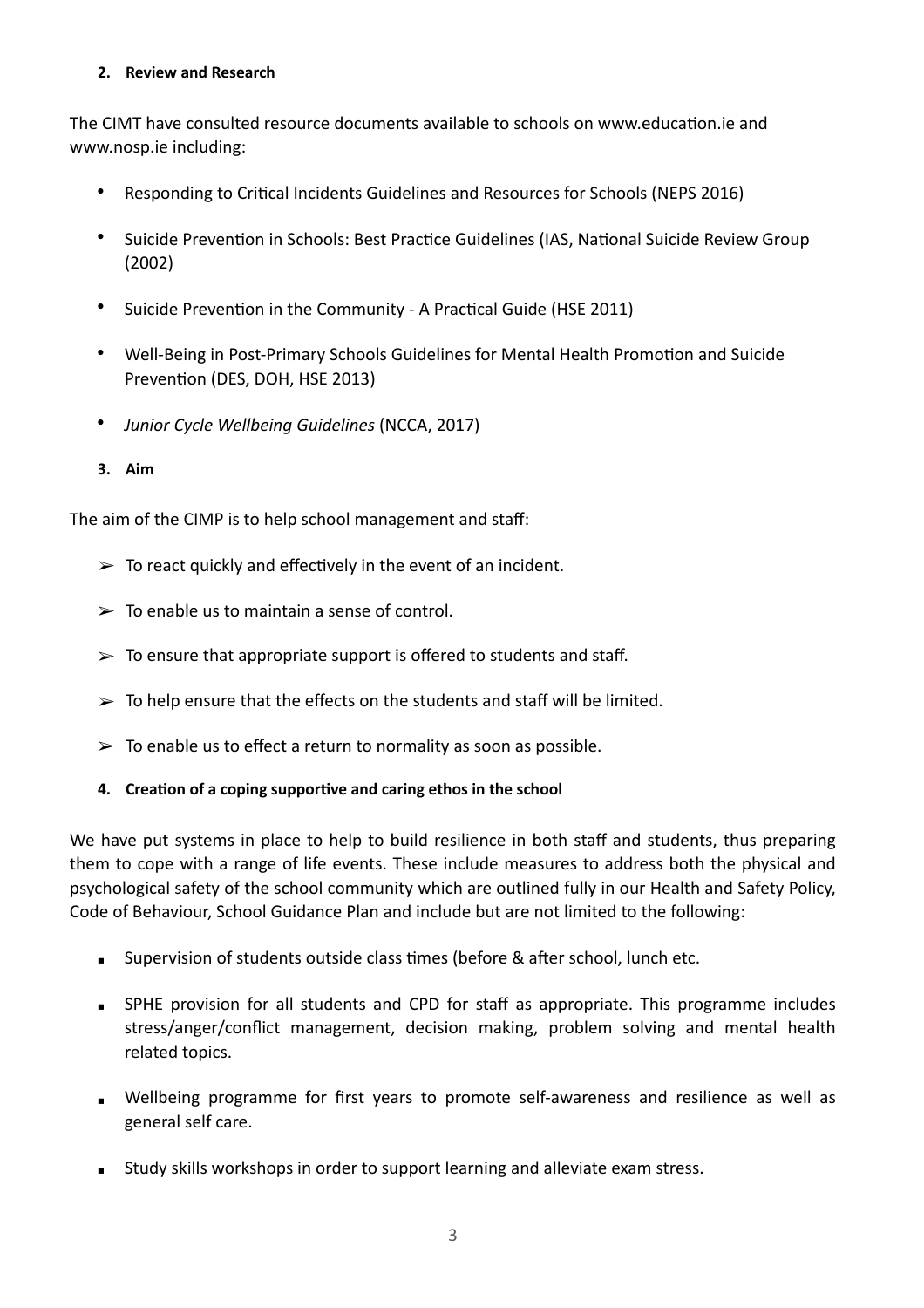- **EXECT School policy for Child Protection in place, implemented and reviewed annually. Staff and** students are familiar with the procedures and the name of the DLP and DDLP
- **EXEDENT School policy for Anti-Bullying in place, implemented and reviewed annually**
- **E** Student Support Team (formerly Care Team) using the NEPS "Continuum of Support" approach and Student Support Teams in Post Primary Schools Guidelines (2014).
- Referral systems for students identified as being at risk
- Staff is informed about how to access support for themselves (www.carecallwellbeing.ie)
- Resources and training available to staff on the difficulties affecting students at post-primary level available including mental health, depression, anxiety and suicide awareness (e.g. HSE training - Asist)
- **EXECT** Links made with external agencies as appropriate and visitors/speakers to school considered in line with circular 0023/2010

#### 5. **Critical Incident Management Team (CIMT)**

A CIMT has been established in line with best practice. The members of the team were selected on a voluntary basis and will retain their roles for at least one school year. The members of the team will meet annually to review and update the policy and plan. Each member of the team has a dedicated critical incident folder. This contains a copy of the policy and plan and materials particular to their role, to be used in the event of an incident.

**Team leader:** Mr. *John Mangan, Principal. (In his absence: Sarah Mc Greal Deputy Principal)*

#### **Role**

- Alerts the team members to the crisis and convenes a meeting
- *•* Coordinates the tasks of the team
- *•* Liaises with the Board of Management; DES; NEPS; SEC
- *•* Liaises with the bereaved family

**Garda liaison:** Ms. *Sarah Mc Greal, Deputy Principal.*

#### **Role**

- *•* Liaises with the Gardaí
- Ensures that information about deaths or other developments is checked out for accuracy before being shared

**Staff liaison:** Mr. John Mangan, Principal.

#### **Role**

- Leads briefing meetings for staff on the facts as known, gives staff members an opportunity to express their feelings and ask questions, outlines the routine for the day
- Advises staff on the procedures for identification of vulnerable students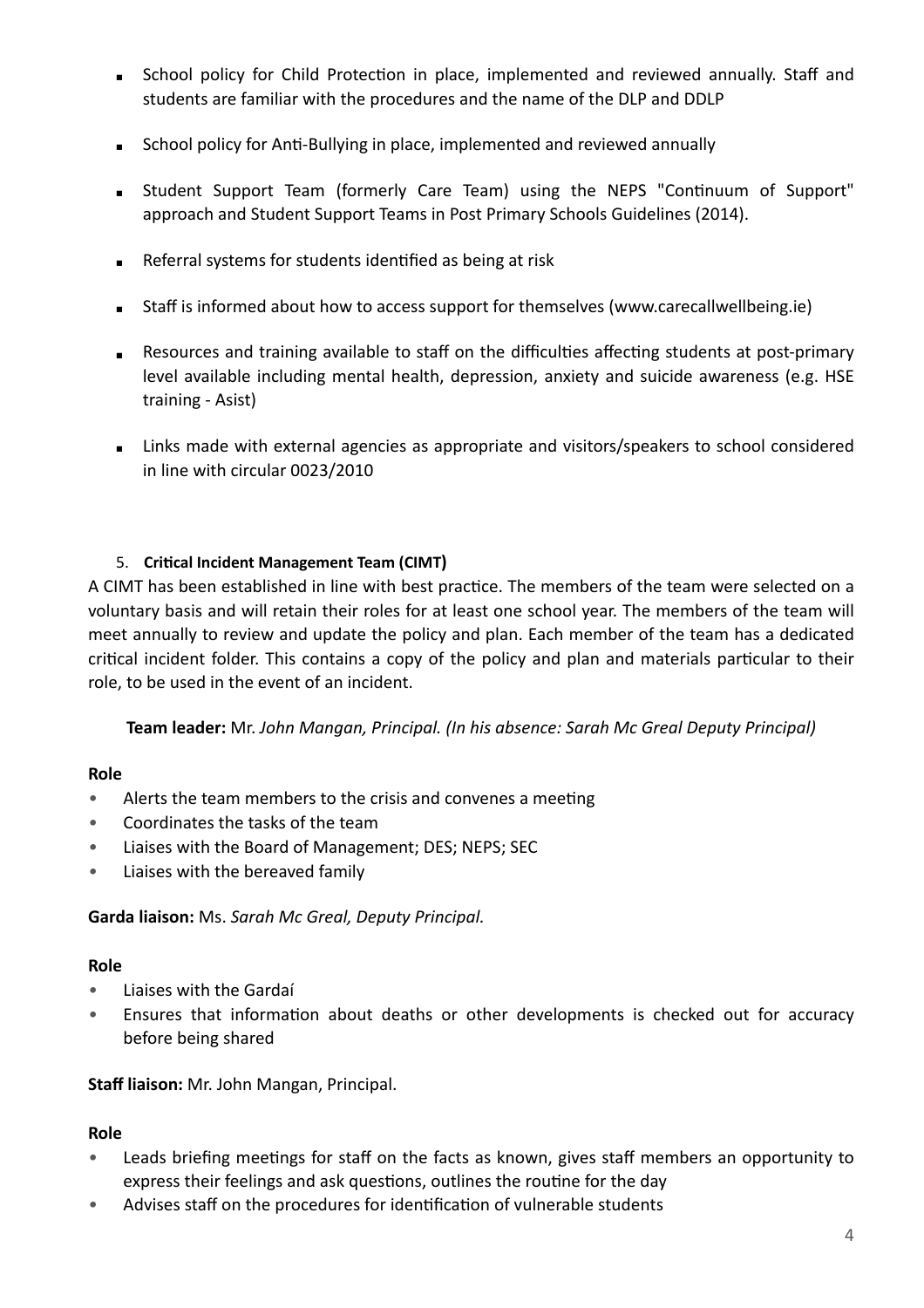- Provides materials for staff (from their critical incident folder)
- *•* Keeps staff updated as the day progresses
- *•* Is alert to vulnerable staff members and makes contact with them individually
- *•* Advises them of the availability of the EAS and gives them the contact number.

**Student liaison:** Ms. Fidelma Carey, Guidance Counsellor/ Ms. Sarah Mc Greal, Deputy Principal.

#### **Role**

- At post-primary level, may co-ordinate information from tutors and year heads about students they are concerned about
- *•* Alerts other staff to vulnerable students (appropriately)
- **Provides materials for students (from their critical incident folder)**
- *•* Maintains student contact records (R1).
- Looks after setting up and supervision of 'quiet' room where agreed

**Community/agency liaison:** Mr. John Mangan, Principal.

#### **Role**

- *•* Maintains up to date lists of contact numbers of
	- Key parents, such as members of the Parents Council
	- Emergency support services and other external contacts and resources
- Liaises with agencies in the community for support and onward referral
- Is alert to the need to check credentials of individuals offering support
- Coordinates the involvement of these agencies
- Reminds agency staff to wear name badges
- Updates team members on the involvement of external agencies

**Parent liaison:** Mr. John Mangan, Principal.

#### **Role**

- Visits the bereaved family with the team leader
- Arranges parent meetings, if held
- May facilitate such meetings, and manage 'questions and answers'
- Manages the 'consent' issues in accordance with agreed school policy
- Ensures that sample letters are typed up, on the school's system and ready for adaptation
- Sets up room for meetings with parents
- Maintains a record of parents seen
- Meets with individual parents
- Provides appropriate materials for parents (from their critical incident folder)

**Media liaison:** Mr. John Mangan, Principal.

#### **Role**

- In advance of an incident, will consider issues that may arise and how they might be responded to (e.g. students being interviewed, photographers on the premises, etc)
- In the event of an incident, will liaise where necessary with the SEC; relevant teacher unions etc.
- Will draw up a press statement, give media briefings and interviews (as agreed by school management)

Administrator: Ms. Annette O' Toole, School Secretary.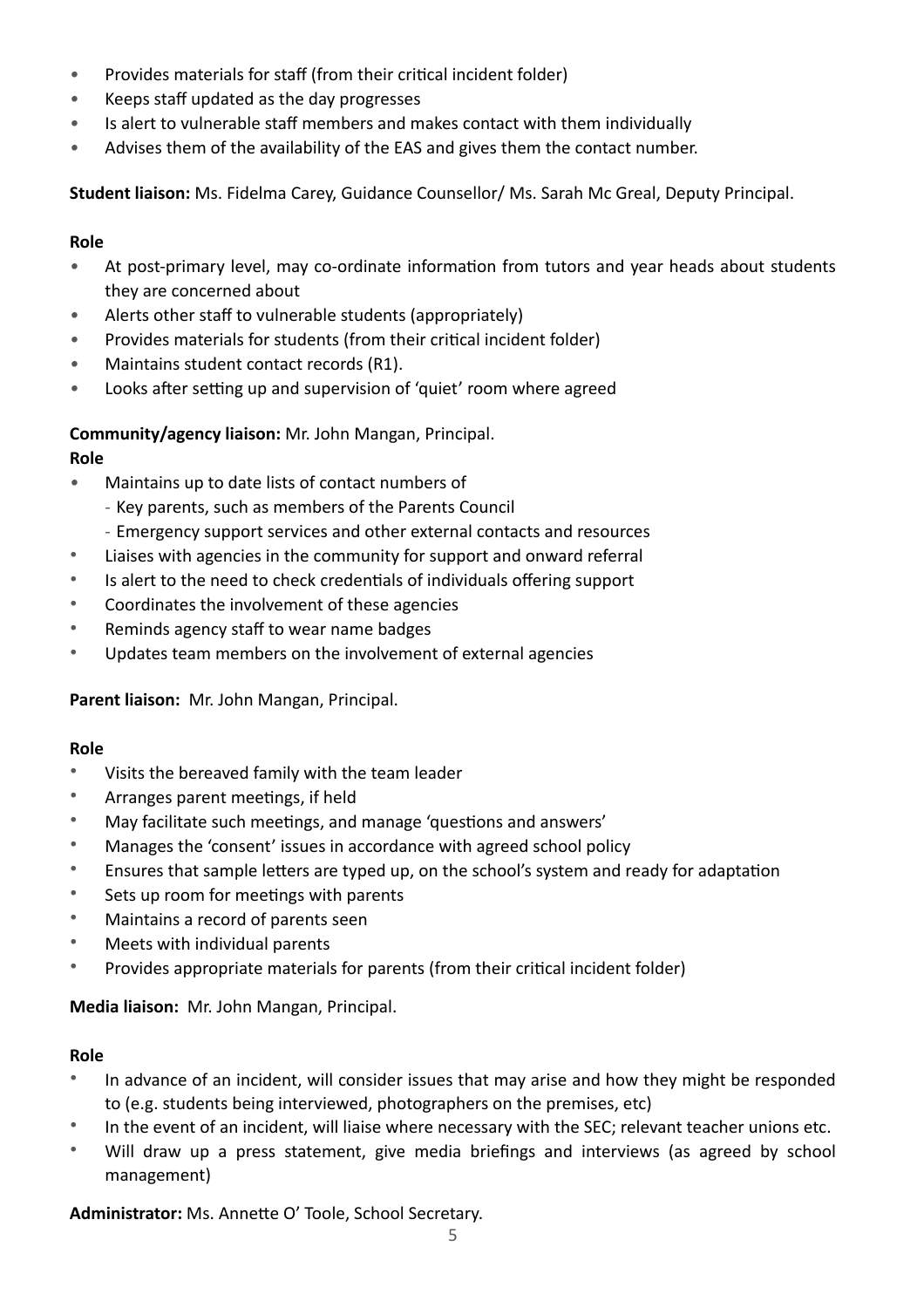#### **Role**

- Maintenance of up to date telephone numbers of
	- o Parents or guardians
	- o Teachers
	- o Emergency services
- Takes telephone calls and notes those that need to be responded to
- Ensures that templates are on the schools system in advance and ready for adaptation
- Prepares and sends out letters, emails and texts
- Photocopies materials needed
- Maintains records

#### **6.** Confidentiality

Management and staff of Jesus & Mary Secondary School have a responsibility to protect the privacy and good name of people involved in any incident and will be sensitive to the consequences of public statements. Members of school staff will bear this in mind, and seek to ensure that students do so also, e.g. the term 'suicide' will not be used unless there is solid information that death was due to suicide, and that the family involved consents to its use. The phrases 'tragic death' or 'sudden death' may be used instead. Similarly, the word 'murder' should not be used until it is legally established that a murder was committed. The term 'violent death' may be used instead.

#### <span id="page-6-0"></span>**7. Record keeping**

- In the event of an incident each member of the team will keep records of phone calls made and received, letters sent and received, meetings held, persons met, interventions used, material used etc.
- Ms. Annette O'Toole (School Secretary) will have a key role in receiving and logging telephone calls, sending letters, photocopying materials, etc.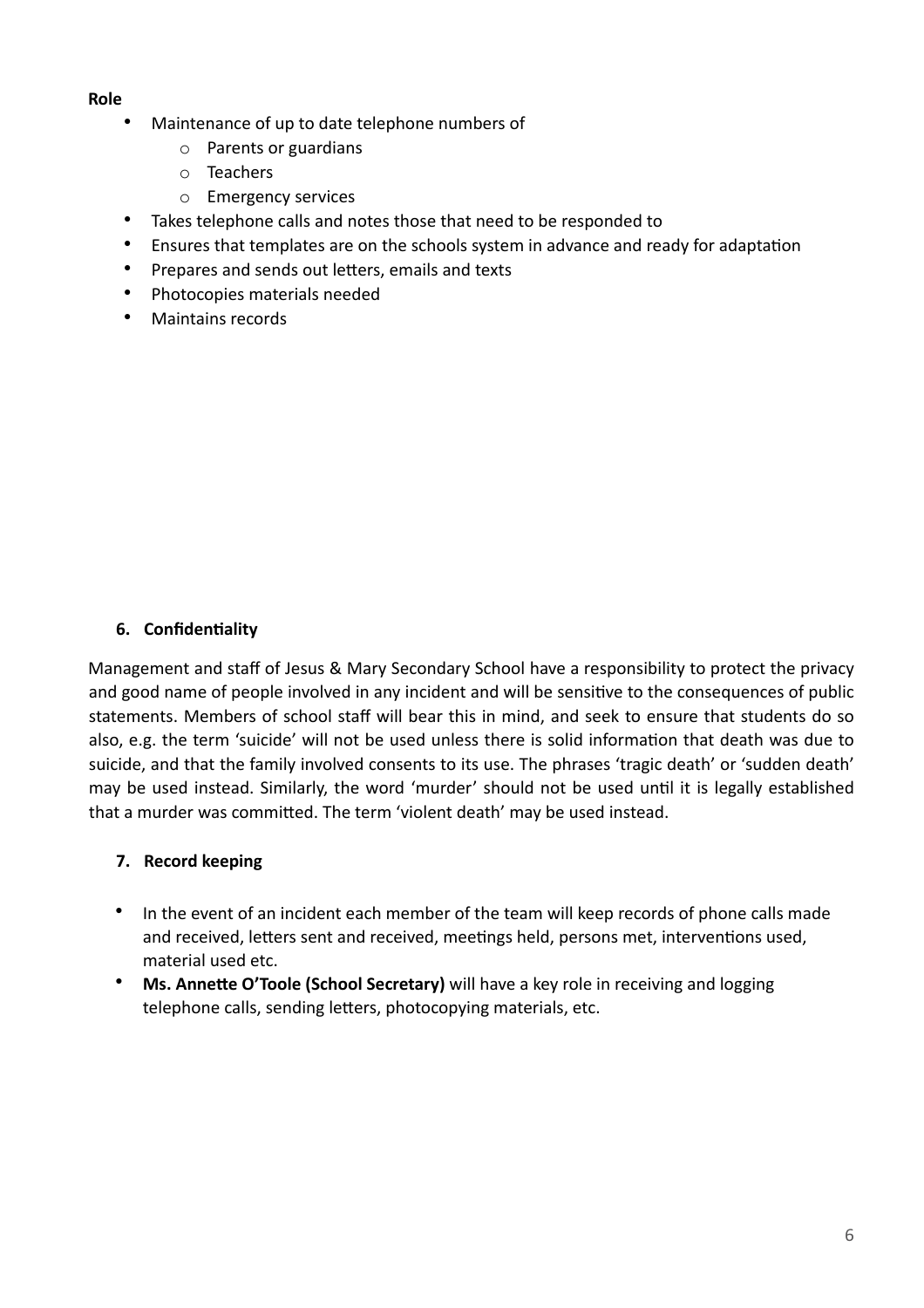#### <span id="page-7-0"></span>**8.** Room Allocations

| <b>Critical Incident Rooms</b><br>In the event of a critical incident, the following rooms are designated for the indicated purposes |                                                           |  |
|--------------------------------------------------------------------------------------------------------------------------------------|-----------------------------------------------------------|--|
| <b>Room Name:</b>                                                                                                                    | <b>Designated Purpose:</b>                                |  |
| <b>Staff Room</b>                                                                                                                    | Main room for meeting staff                               |  |
| Thevenet Hall/ GYM                                                                                                                   | Meetings with students                                    |  |
| Thevenet Hall/<br>Principal's Office                                                                                                 | Meetings with parents                                     |  |
| Thevenet Hall/<br>Principal's Office                                                                                                 | Meetings with media                                       |  |
| Office                                                                                                                               | Guidance Counsellor's   Individual sessions with students |  |
| Principal's Office                                                                                                                   | Meetings with other visitors                              |  |

#### Consultation and communication regarding the preparation of this plan

- The staff members were consulted.
- **EXTENDIATE:** Students and Parent/Guardian representatives were also consulted and asked for their comments.
- **.** Our school's final policy and plan in relation to responding to critical incidents has been presented to all staff.
- Each member of the critical incident team has a personal copy of the plan.
- All new and temporary staff will be informed of the details of the plan by Ms. Sarah Mc Greal, Deputy Principal.
- The plan will be updated annually in October.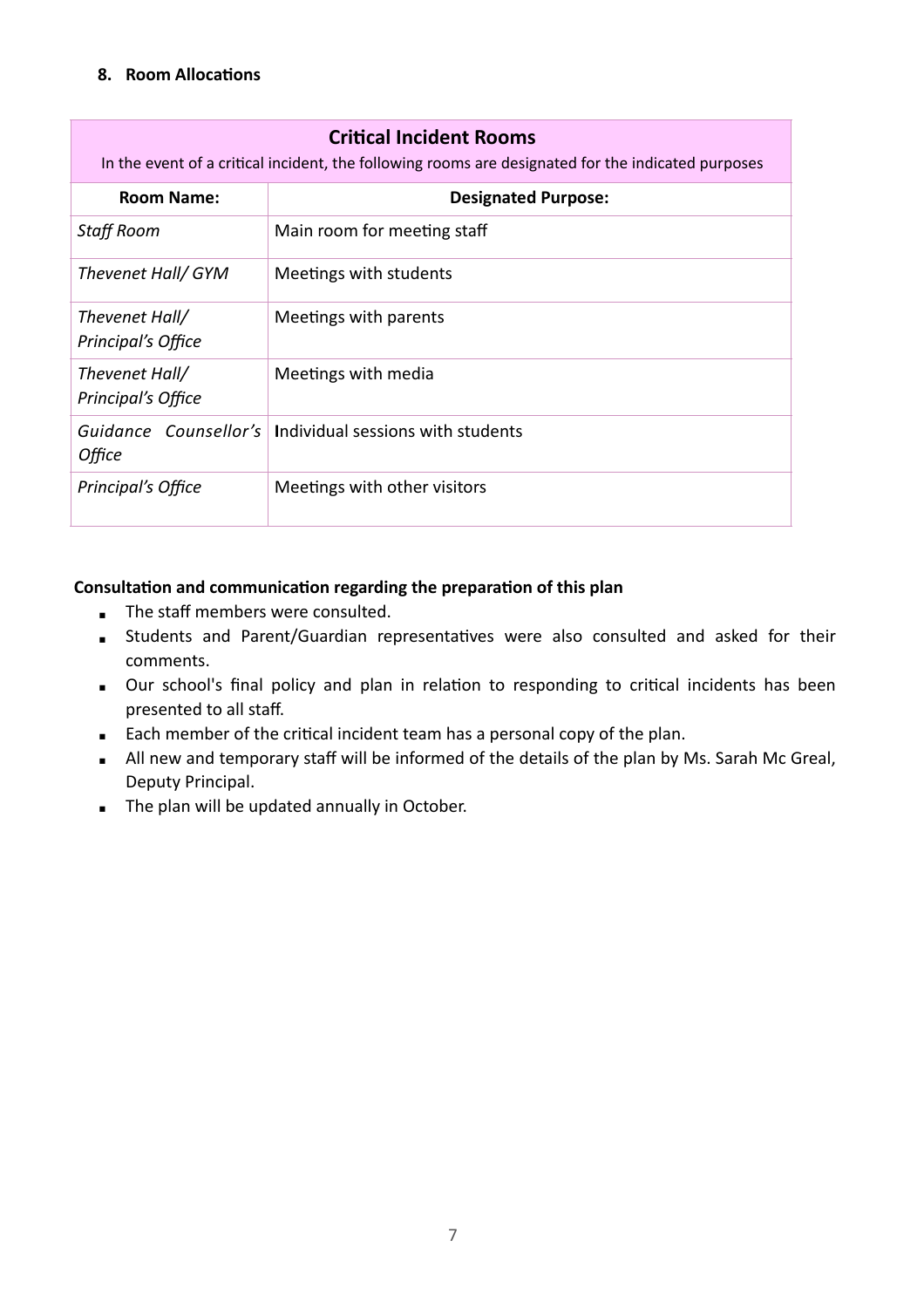#### <span id="page-8-0"></span>**9. CIMT TEAM & Actions:**

| <b>Critical Incident Management Team</b> |                                                               |           |
|------------------------------------------|---------------------------------------------------------------|-----------|
| Role                                     | <b>Name</b>                                                   | Phone     |
| <b>Team leader:</b>                      | Mr. John Mangan                                               |           |
| <b>Garda liaison</b>                     | Ms. Sarah Mc Greal<br>Mr. John Mangan                         | 096 31194 |
| <b>Staff liaison</b>                     | Mr. John Mangan<br>Ms. Catherine Newman                       | 096 31194 |
| <b>Student liaison</b>                   | Ms. Fidelma Carey<br>Ms. Sarah Mc Greal<br>Relevant Year Head | 096 31194 |
| <b>Community liaison</b>                 | Mr. John Mangan<br>Ms. Sharon Fleming                         | 096 31194 |
| <b>Parent liaison</b>                    | Mr. John Mangan<br>Ms. Sarah Mc Greal<br>Relevant Year Head   | 096 31194 |
| <b>Media liaison</b>                     | Mr. John Mangan                                               |           |
| Administrator                            | Ms. Annette O' Toole                                          | 096 31194 |

## **Short term actions – Day 1 (Leadership, CMIT)**

| <b>Task</b>                                                                                                                                                                      | <b>Name</b> | <b>Completed</b> |
|----------------------------------------------------------------------------------------------------------------------------------------------------------------------------------|-------------|------------------|
| Assess the response level required to the incident                                                                                                                               | Principal   |                  |
| Confirm the incident/ death has occurred                                                                                                                                         | Principal   |                  |
| Make contact with the family; gather accurate<br>information from the family or the Gardaí. (Who,<br>what, when, where?)                                                         | Principal   |                  |
| Express sympathy to family, assure then of the<br>school's support, ascertain if name is in public domain,<br>ensure the family know who the contact person in the<br>school is. | Principal   |                  |
| Contact/ visit the bereaved family, consult with family<br>on school involvement in funeral (family wishes to be<br>respected).                                                  | Principal   |                  |
| Notify BOM. Convene a CIMT meeting - specify time<br>and place clearly.                                                                                                          | Principal   |                  |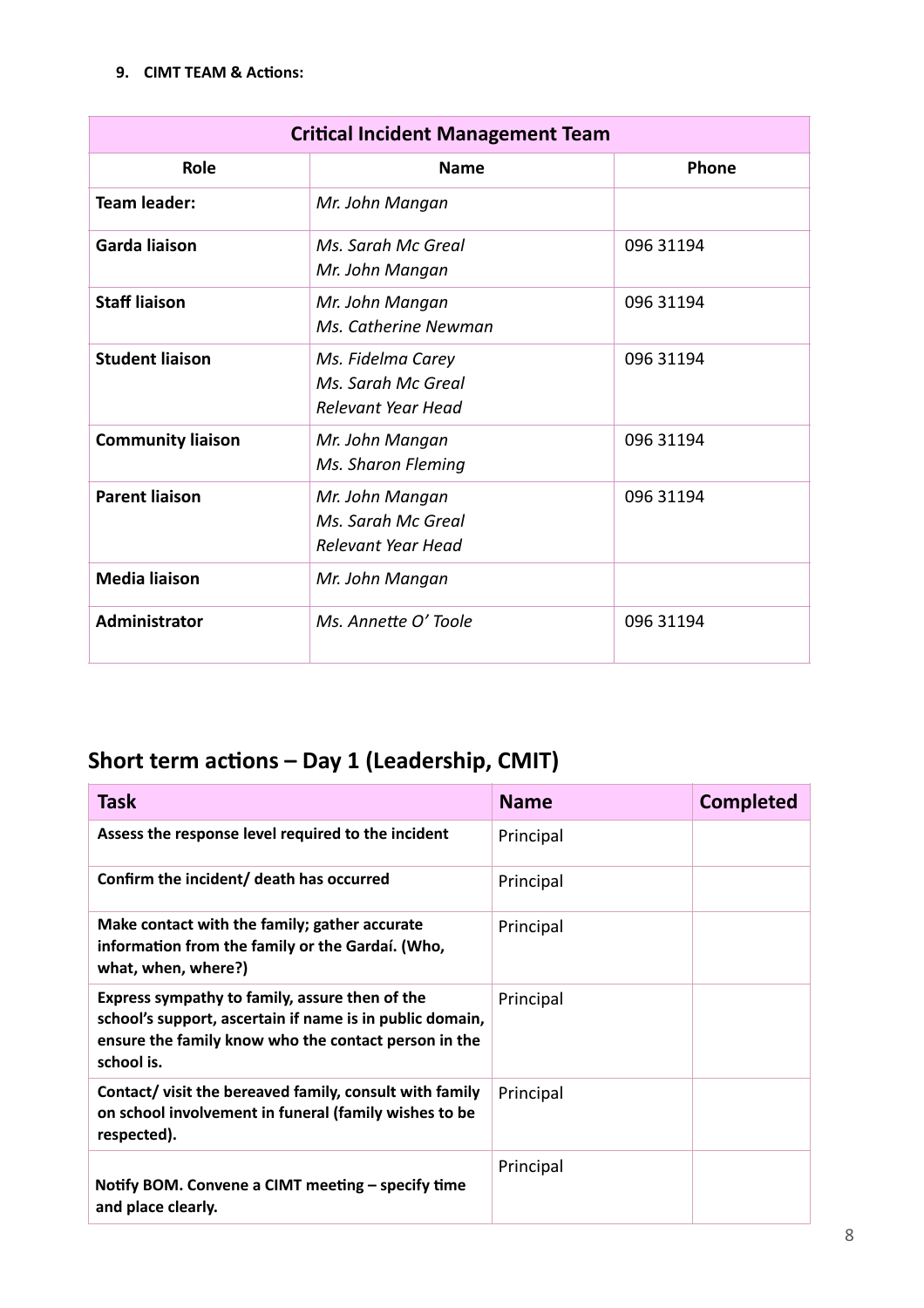| Set up CIMT room in school, distribute key tasks<br>(including the contacting of external agencies) and<br>prepare guidelines & procedures for staff.                                         | Principal<br><b>CIMT</b> |  |
|-----------------------------------------------------------------------------------------------------------------------------------------------------------------------------------------------|--------------------------|--|
| Prepare an announcement for staff/students,<br>distribute procedures to staff for breaking the news<br>(Appendix ?)                                                                           | Appendix                 |  |
| Arrange a process for dealing with telephone<br>enquiries from anxious parents and have a dedicated<br>extension/teacher/staff member to answer queries<br>(student name not to be given out) | <b>CIMT</b>              |  |
| Prepare written/ oral response to the enquiries,<br>prepare media statement (discourage staff/students<br>from engaging with the media).                                                      | CIMT/ Appendix           |  |
| Liaise with local organisations as necessary                                                                                                                                                  | Principal                |  |

## Short term actions – Day 1 (CIMT, staff)

| <b>Task</b>                                                                                                                                                                                        | <b>Name</b>                                                                                                                | <b>Completed</b> |
|----------------------------------------------------------------------------------------------------------------------------------------------------------------------------------------------------|----------------------------------------------------------------------------------------------------------------------------|------------------|
| Plan and hold a staff meeting if required (teaching and<br>non-teaching staff), make a note of any absences/late<br>arrivals to ensure all staff are briefed.                                      | Mr. John Mangan                                                                                                            |                  |
| CIMT outline schedule for the day and the support<br>available, location of crisis response room.                                                                                                  | <b>CIMT</b>                                                                                                                |                  |
| Arrange supervision of students.                                                                                                                                                                   | Ms. Sarah Mc Greal                                                                                                         |                  |
| Inform students- (close friends and students with<br>learning difficulties may need to be told separately)                                                                                         | Mr. John Mangan<br>Ms. Sarah Mc Greal<br>Ms. Miriam Hannan<br>Ms. Katrina Lavelle<br>Ms. Hilary Lyons<br>Ms. Fidelma Carey |                  |
| Make students aware of the supports available                                                                                                                                                      | <b>CIMT</b>                                                                                                                |                  |
| Compile a list of vulnerable students                                                                                                                                                              | CIMT, all staff                                                                                                            |                  |
| Make decisions on who should attend funeral. Agree<br>if school should remain open in the day of the<br>funeral (recommended to stay open if possible).<br>Clarify funeral arrangements for staff. | <b>CIMT</b>                                                                                                                |                  |
| Plan and hold end of day staff briefing                                                                                                                                                            | Principal/CIMT                                                                                                             |                  |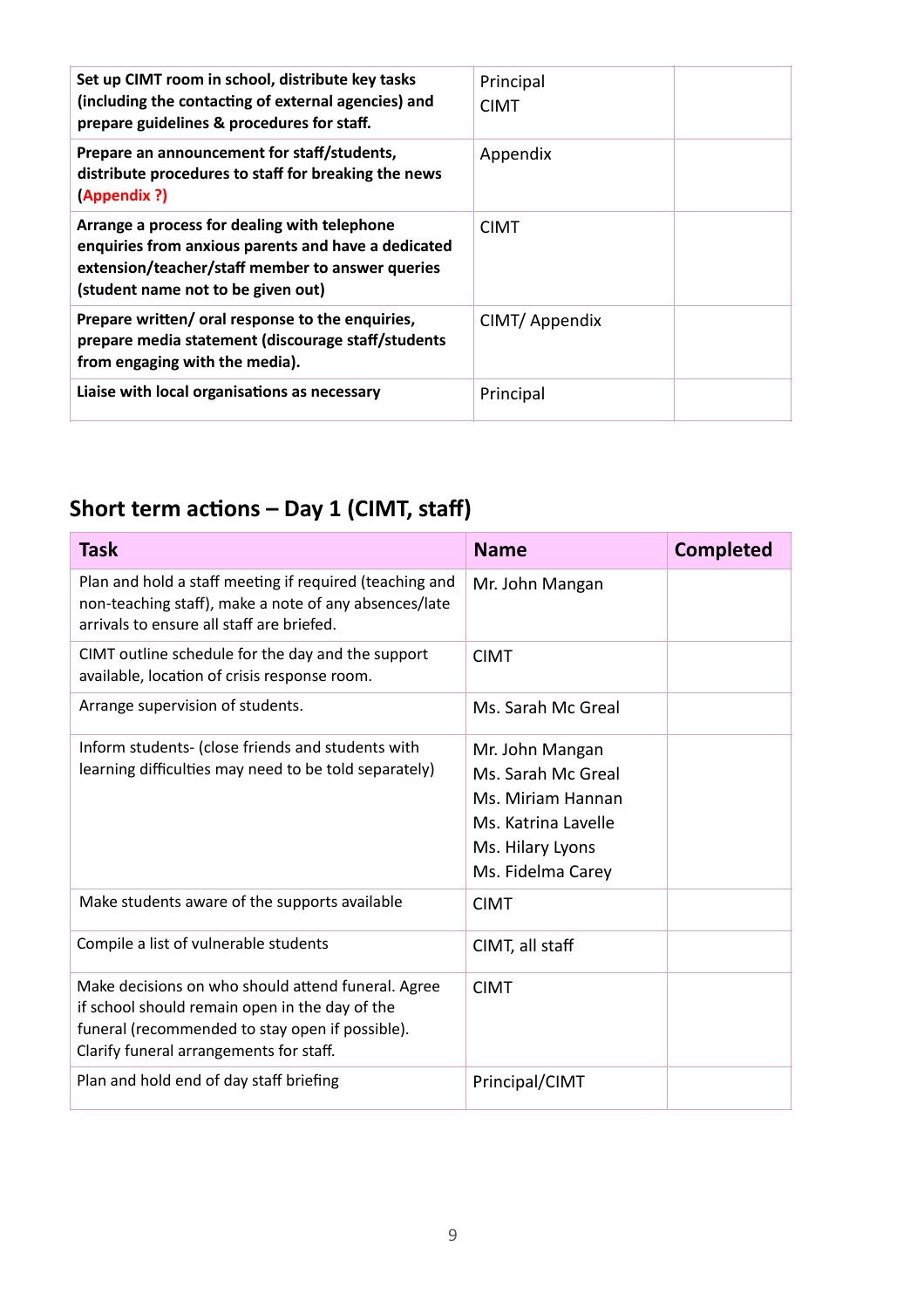## **Medium term actions – Day 2 and after**

| <b>Task</b>                                                                                                           | <b>Name</b>                             | <b>Completed</b> |
|-----------------------------------------------------------------------------------------------------------------------|-----------------------------------------|------------------|
| Convene a CIMT meeting to review the events of day<br>1, procedures for school involvement in removal and<br>funeral. | Principal/ CIMT                         |                  |
| Students not coping referred to the Guidance<br>Counsellor on an individual basis.                                    | <b>CIMT</b>                             |                  |
| Arrange additional support for students, staff, and<br>parents. Contact additional counsellors if necessary.          | <b>CIMT</b>                             |                  |
| Meet whole staff                                                                                                      | Mr. John Mangan<br>Ms. Sarah Mc Greal   |                  |
| Visit the injured                                                                                                     | Mr. John Mangan and a<br>member of CIMT |                  |
| Meet external agencies                                                                                                | Principal/ CIMT                         |                  |
| After funeral, CIMT meet to plan critical incident<br>stress debriefing (CISD) response.                              | <b>CIMT</b>                             |                  |
|                                                                                                                       |                                         |                  |

## **Follow up: beyond 72 hours**

| <b>Task</b>                                       | <b>Name</b>                                                | <b>Completed</b> |
|---------------------------------------------------|------------------------------------------------------------|------------------|
| Monitor students for signs of continuing distress | All staff                                                  |                  |
| Liaise with agencies regarding referrals          | Mr. John Mangan<br>Ms. Sarah Mc Greal<br>Ms. Fidelma Carey |                  |
| Plan for return of bereaved students (s)          | Mr. John Mangan<br>Ms. Sarah Mc Greal<br>Ms. Fidelma Carey |                  |
| Decide on memorials/anniversaries                 | Principal/BOM/ Parents,<br>students, staff.                |                  |
| Review response to incident and amend plan        | Staff/BOM                                                  |                  |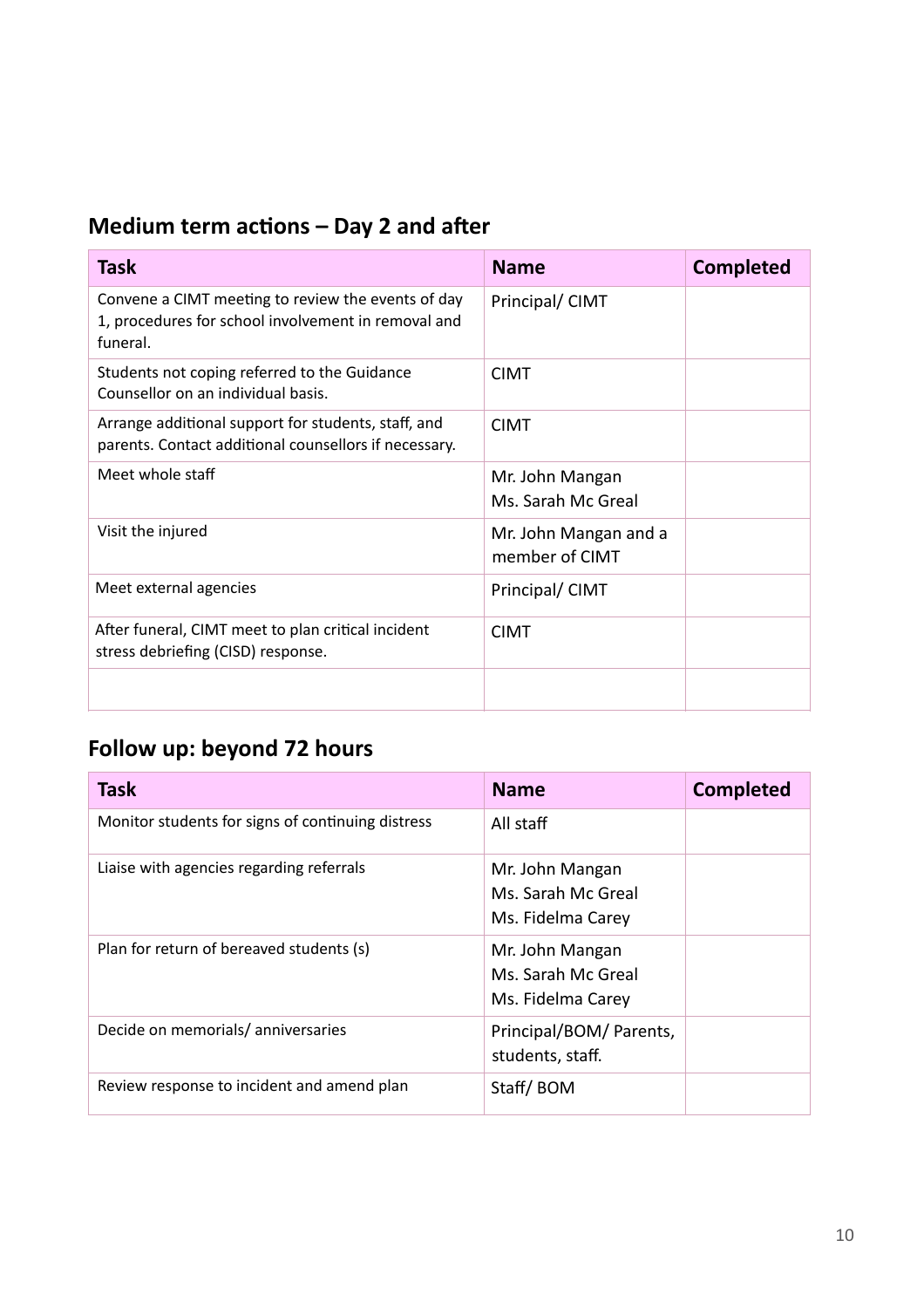# EMERGENCY CONTACT LIST

| <b>AGENCY</b>                                  | <b>CONTACT NUMBERS</b>                                |
|------------------------------------------------|-------------------------------------------------------|
| Garda                                          | 112/999<br>096 31371 Crossmolina<br>096 20560 Ballina |
| Hospital                                       | 094 9021733 Castlebar                                 |
| Fire Brigade                                   | 112/999                                               |
| Local GPs                                      | 096 31313                                             |
| <b>Community Care Team</b>                     |                                                       |
| Child and Family Centre (TUSLA)                | 09490 48137                                           |
| Child and Family Mental Health Service (CAMHS) | Mayo North 096 20399/43399                            |
| School Inspector                               |                                                       |
| <b>NEPS Psychologist</b>                       | Teresa Judge 087 0520802                              |
| <b>DES</b>                                     | 057 9324300                                           |
| INTO/ASTI/TUI                                  | ASTI 01 6040160<br>TUI 01 4922588                     |
| Clergy                                         | 087 2401899                                           |
| <b>State Exams Commission</b>                  | 09064 42700                                           |
| <b>Employee Assistance Service</b>             | 1800 411 057                                          |
| Le Chéile Schools Trust                        | 01 5380104                                            |

#### <span id="page-11-0"></span>**10. Supporting Documents**

ACCS Resources regarding Critical Incident planning and policy development.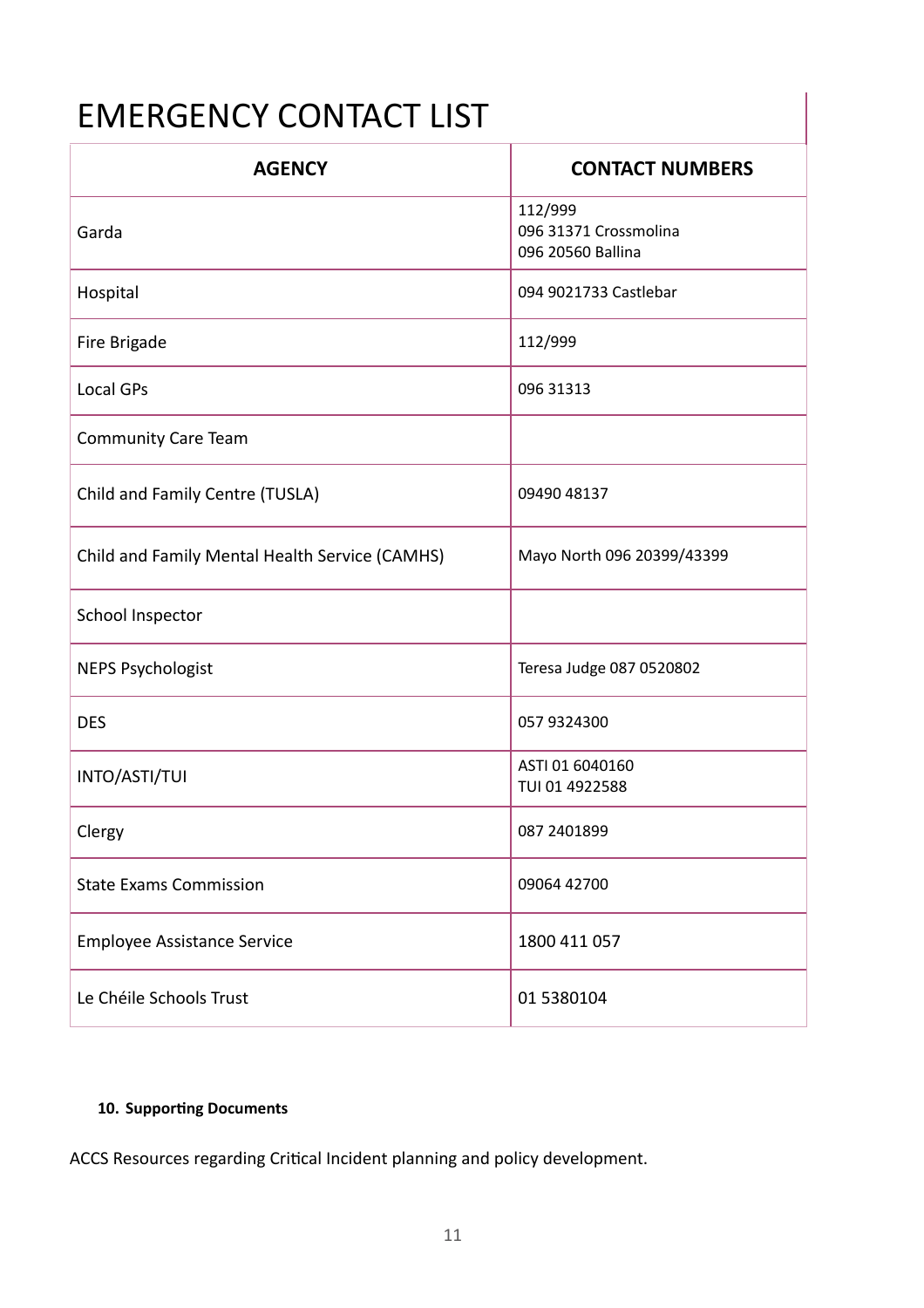Department of Education and Skills (2015a), Responding to Critical Incidents: Resource Materials for Schools.

Department of Education and Skills (2015b), Responding to Critical Incidents: Guidelines for Schools.

Department of Education and Skills, (2014), Student support teams in post-primary schools, A guide to establishing a team or reviewing an existing team.

Department of Education and Skills, (2013), Wellbeing in post-primary schools. Guidelines for Mental Health Promotion and Suicide Prevention.

Department of Education and Skills (2010), Circular 0023/2010: Social, Personal and Health Education (SPHE) & Relationships and Sexuality Education (RSE) Best Practice Guidelines for Post-Primary Schools.

Health Service Executive (2011), Suicide Prevention in the Community - A Practical Guide

IAS, National Suicide Review Group (2002), Suicide Prevention in Schools: Best Practice Guidelines

<span id="page-12-0"></span>**11. Useful websites** 

http://www.mayomha.ie/

http://www.yourmentalhealth.ie/mind-yourself/good-mental-health/

http://www.alustforlife.com/

http://www.pieta.ie/

http://www.mindspacemayo.ie/

http://spunout.ie/

#### <span id="page-12-1"></span>**Appendix I: Contacting Staff**

If the critical incident occurs during term time the steps outlined above in the CIMP will be followed. However if the critical incident occurs over the weekend/ holidays:

| <b>Task</b> | ame<br>M<br>_____ | .eu<br>___ |
|-------------|-------------------|------------|
|             |                   |            |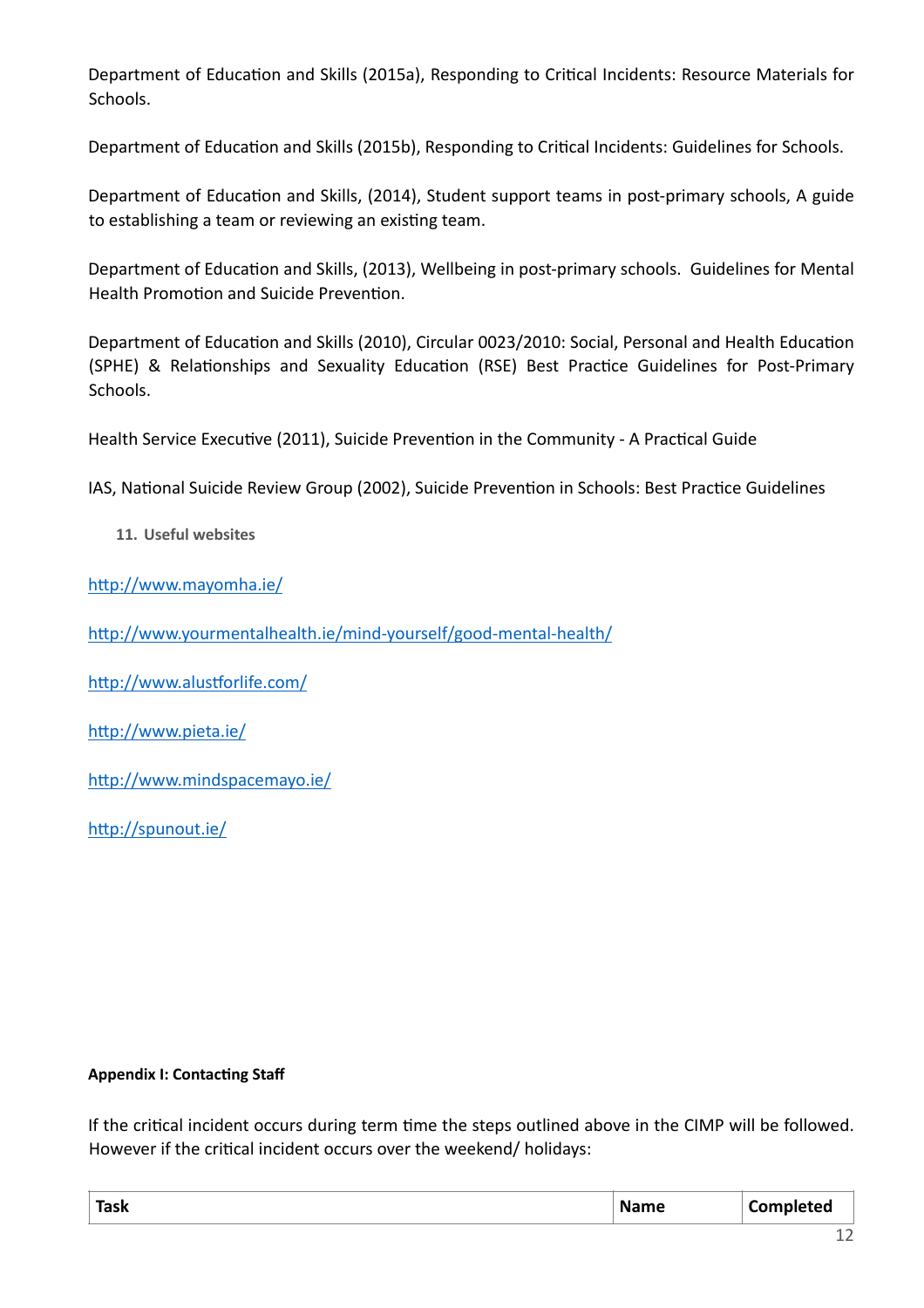| In the case of the death of a student, The CIMT will be informed Principal<br>immediately. Other staff will be informed in due course. |           |  |
|----------------------------------------------------------------------------------------------------------------------------------------|-----------|--|
| In the case of the death of a colleague, staff will be informed by text.                                                               | Principal |  |
| Whoever hears the news first to contact the Principal or Deputy Principal.                                                             | ∣ All     |  |
| Contact BOM and Parent's Council                                                                                                       | Principal |  |

A staff contact list is available on request but will not be included in the public document.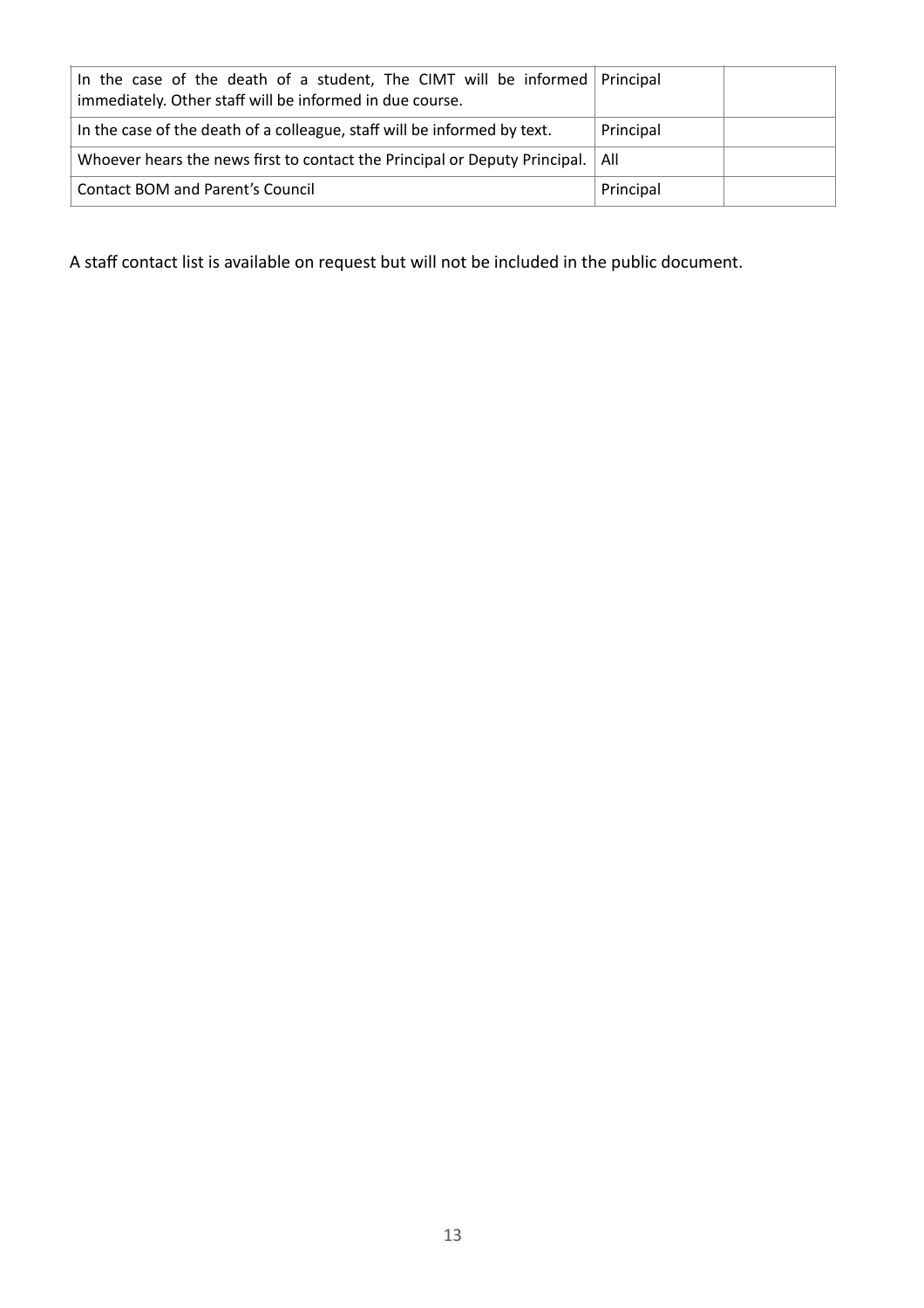<span id="page-14-0"></span>**Appendix II: Breaking bad news to students**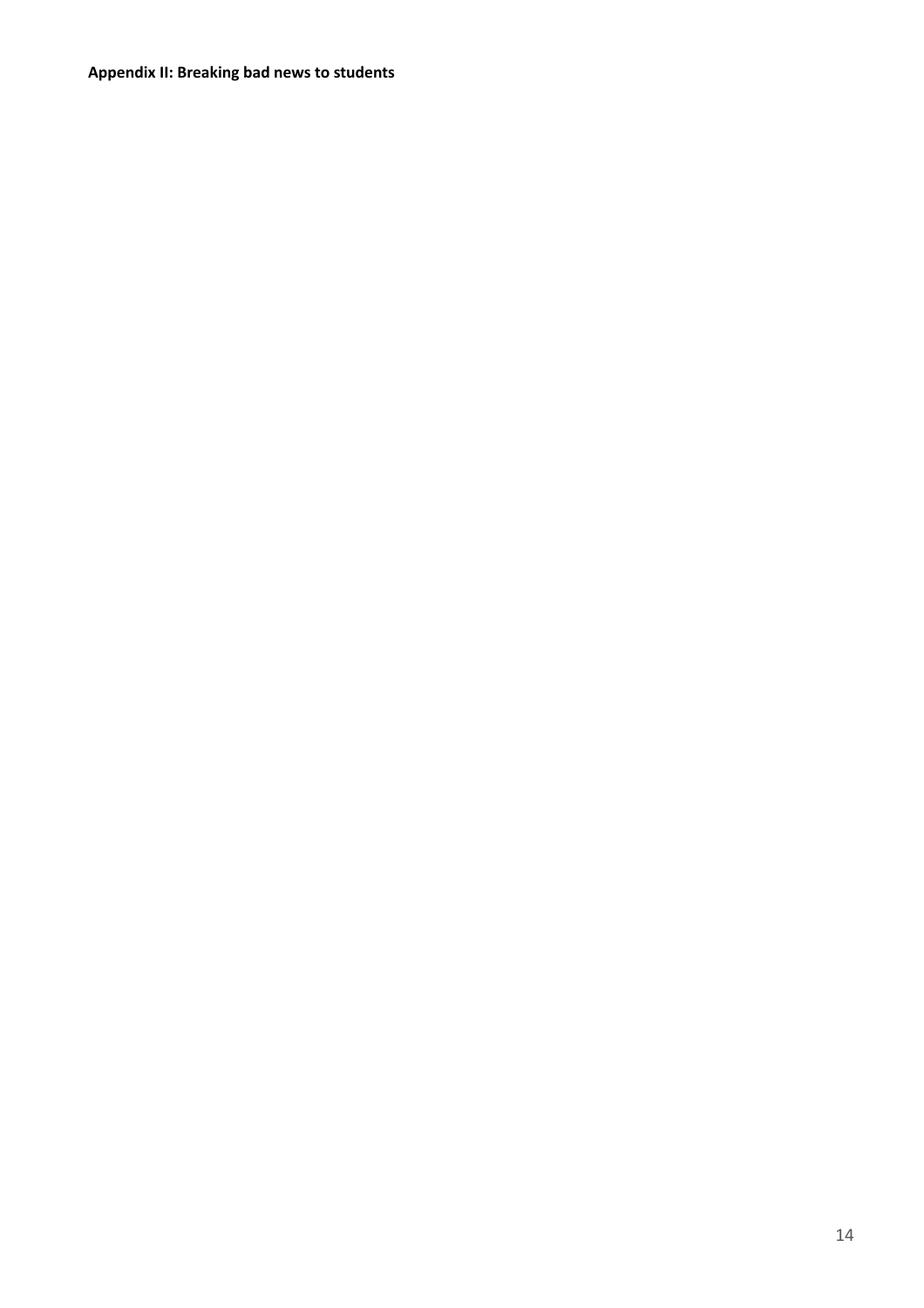| <b>Task</b>                                                                                                                                                                                                                                                                                                             | Name | Completed |
|-------------------------------------------------------------------------------------------------------------------------------------------------------------------------------------------------------------------------------------------------------------------------------------------------------------------------|------|-----------|
| The class of the student who has died should be the first to be<br>told, preferably with the school counsellor present.                                                                                                                                                                                                 |      |           |
| Other classes to be told by staff/ tutors.                                                                                                                                                                                                                                                                              |      |           |
| Not every class is going to be traumatised, some students may<br>not even know the deceased, but it is important to acknowledge<br>the loss for the whole school community.                                                                                                                                             |      |           |
| Tell the class you have sad news and that it is difficult for you to<br>do this.                                                                                                                                                                                                                                        |      |           |
| Let them know the name of the person the news is about:<br>What has happened<br>Who was involved<br>When it happened<br>The plan for the day<br>٠                                                                                                                                                                       |      |           |
| Let them know the facts, as you know them (It is important to<br>prevent rumours through misinformation). It is also important<br>that students know that it is not appropriate for them to speak<br>to the media about what has happened. If they are asked they<br>should say they have no comment or nothing to say. |      |           |
| Only if the tragedy is confirmed as a suicide by the family, can it<br>be relayed as such to students.                                                                                                                                                                                                                  |      |           |
| <b>Encourage questions</b>                                                                                                                                                                                                                                                                                              |      |           |
| Let the class know of common reactions to tragic news (see<br>below). The most common is shock. Expect tears and outbursts.                                                                                                                                                                                             |      |           |
| Let them know that you will support them. Let them know who<br>else is available to support them. Inform students what supports<br>will be available throughout the day.                                                                                                                                                |      |           |
| Don't allow a student to leave the classroom alone in a<br>distressed state.                                                                                                                                                                                                                                            |      |           |
| Students must be supervised within the building in a distressed<br>state.                                                                                                                                                                                                                                               |      |           |
| If a student is suspected as being at risk the Principal should be<br>notified immediately.                                                                                                                                                                                                                             |      |           |
| Be attentive to identify those who are not coping well with the<br>news-refer students for individual attention.                                                                                                                                                                                                        |      |           |
| Let students know where the CIMT room is.                                                                                                                                                                                                                                                                               |      |           |
| Don't be afraid to let them know that you are also upset by the<br>news.                                                                                                                                                                                                                                                |      |           |
| Allow them time (limited) to mingle and talk to one another in<br>groups (avoid hysteria).                                                                                                                                                                                                                              |      |           |
| Explain how they can support one another.                                                                                                                                                                                                                                                                               |      |           |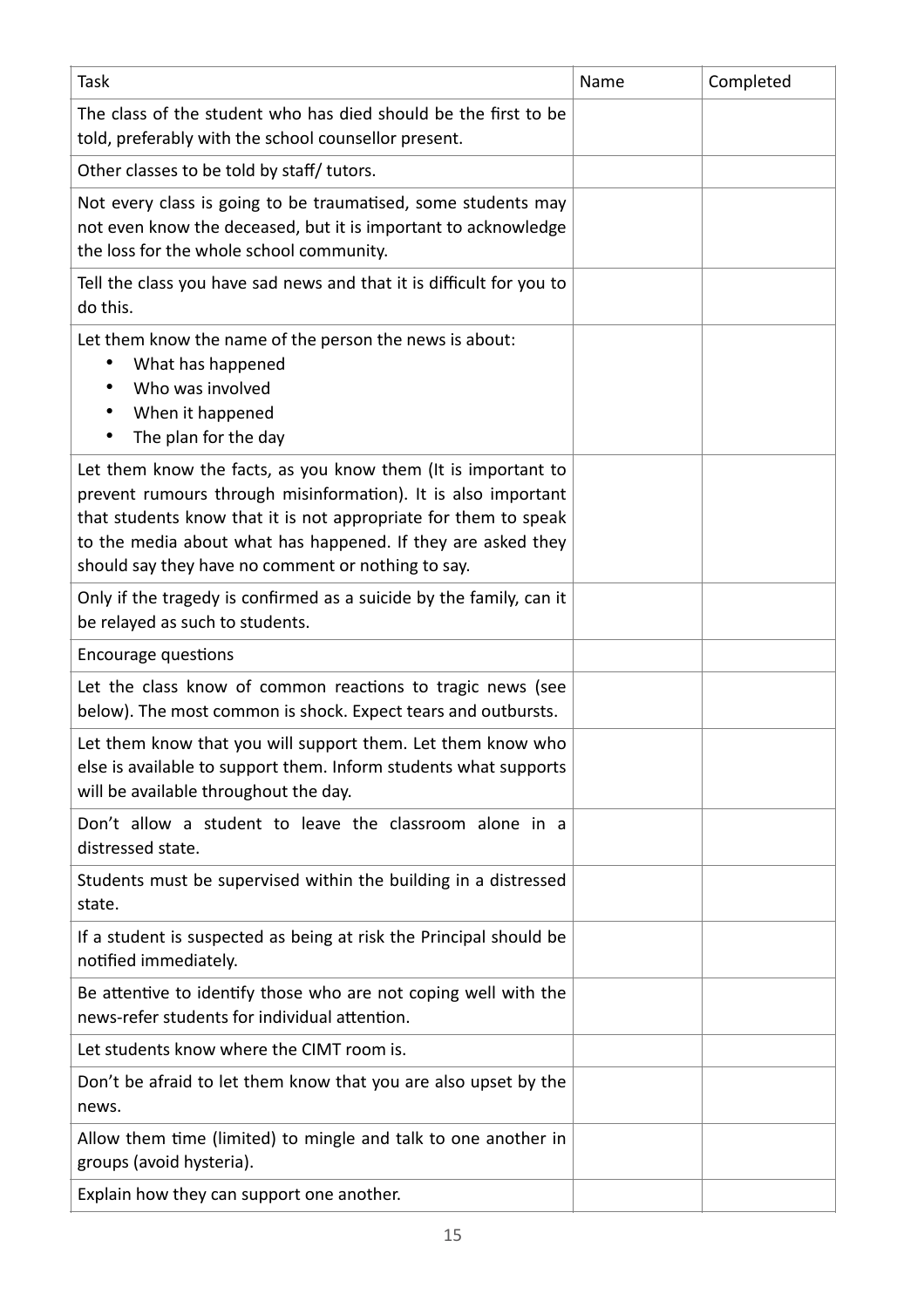| You may need to remind students again who is there to help, as<br>little information is assimilated once in shock.                                                                                                                                  |  |
|-----------------------------------------------------------------------------------------------------------------------------------------------------------------------------------------------------------------------------------------------------|--|
| A short prayer for the deceased may be appropriate.                                                                                                                                                                                                 |  |
| Inform students that their Year Head will keep them up to date.                                                                                                                                                                                     |  |
| Some students may be able to continue and go to class. Bear in<br>mind that some students may not be able to concentrate on the<br>work being done. Subject teachers will need to make allowances<br>for them to talk in groups as the need arises. |  |
| Some students will need to stay with the CIMT for a time.                                                                                                                                                                                           |  |
| Encourage students to stay in school to support one another.                                                                                                                                                                                        |  |

#### **Reactions to a critical incident:**

Students may experience some strong emotional or physical reactions. There is no "right" or "wrong" way to feel but here is a list of difficulties that people sometimes experience following such an event.

| <b>Emotions &amp; thoughts</b> | <b>Physical</b>              | <b>Behavioural</b>             |
|--------------------------------|------------------------------|--------------------------------|
| Shock                          | <b>Tiredness</b>             | Nightmares                     |
| Fear                           | Sleeplessness                | Social withdrawal              |
| Guilt                          | Headaches                    | Over reliance on use of social |
| Shame                          | <b>Stomach Problems</b>      | media                          |
| Regret                         | Bowel/ bladder problems      | Irritability                   |
| Anger                          | Loss or increase in appetite | Loss of concentration          |
| <b>Tearfulness</b>             |                              | Forgetfulness                  |
| Loneliness                     |                              | Physical/ Verbal aggression    |
| Anxiety                        |                              | Misuse of drugs/ alcohol       |
| Mood swings                    |                              |                                |
| Yearning                       |                              |                                |
| <b>Numbness</b>                |                              |                                |
| Confusion                      |                              |                                |
| Isolation                      |                              |                                |
| Insecurity                     |                              |                                |
| <b>Disbelief</b>               |                              |                                |
| Denial                         |                              |                                |
| Sense of unreality             |                              |                                |
| Preoccupation with images of   |                              |                                |
| the event/person               |                              |                                |
|                                |                              |                                |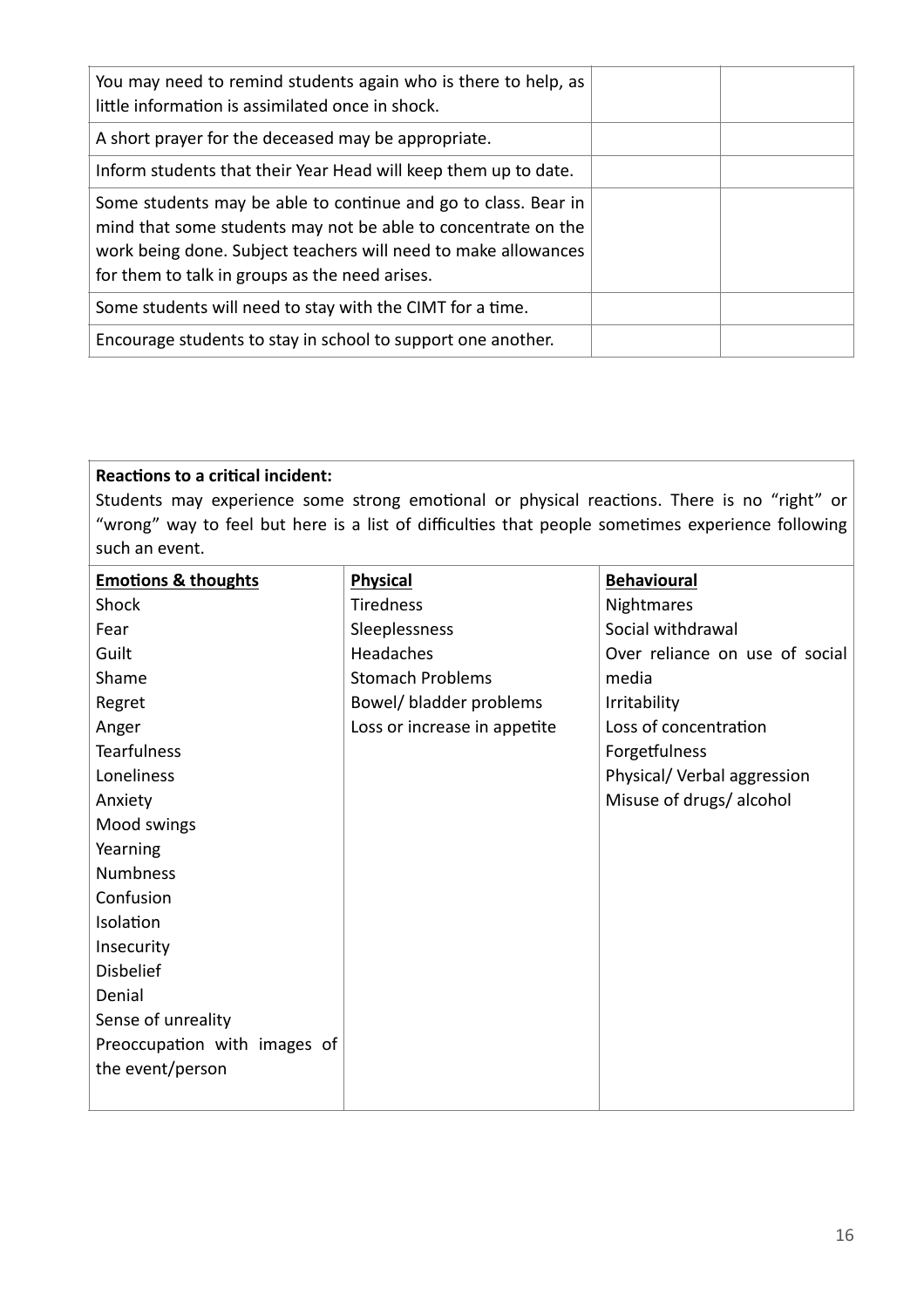#### **Student Contact Record:**

This form can be used by school staff to record the details of students supported following a critical incident. This information should be collated centrally through the CIMT

| Name of Staff Member |                |       |                                           |  |
|----------------------|----------------|-------|-------------------------------------------|--|
| Date                 | Student's name | Class | Outcome (including<br>need for follow up) |  |
|                      |                |       |                                           |  |
|                      |                |       |                                           |  |
|                      |                |       |                                           |  |
|                      |                |       |                                           |  |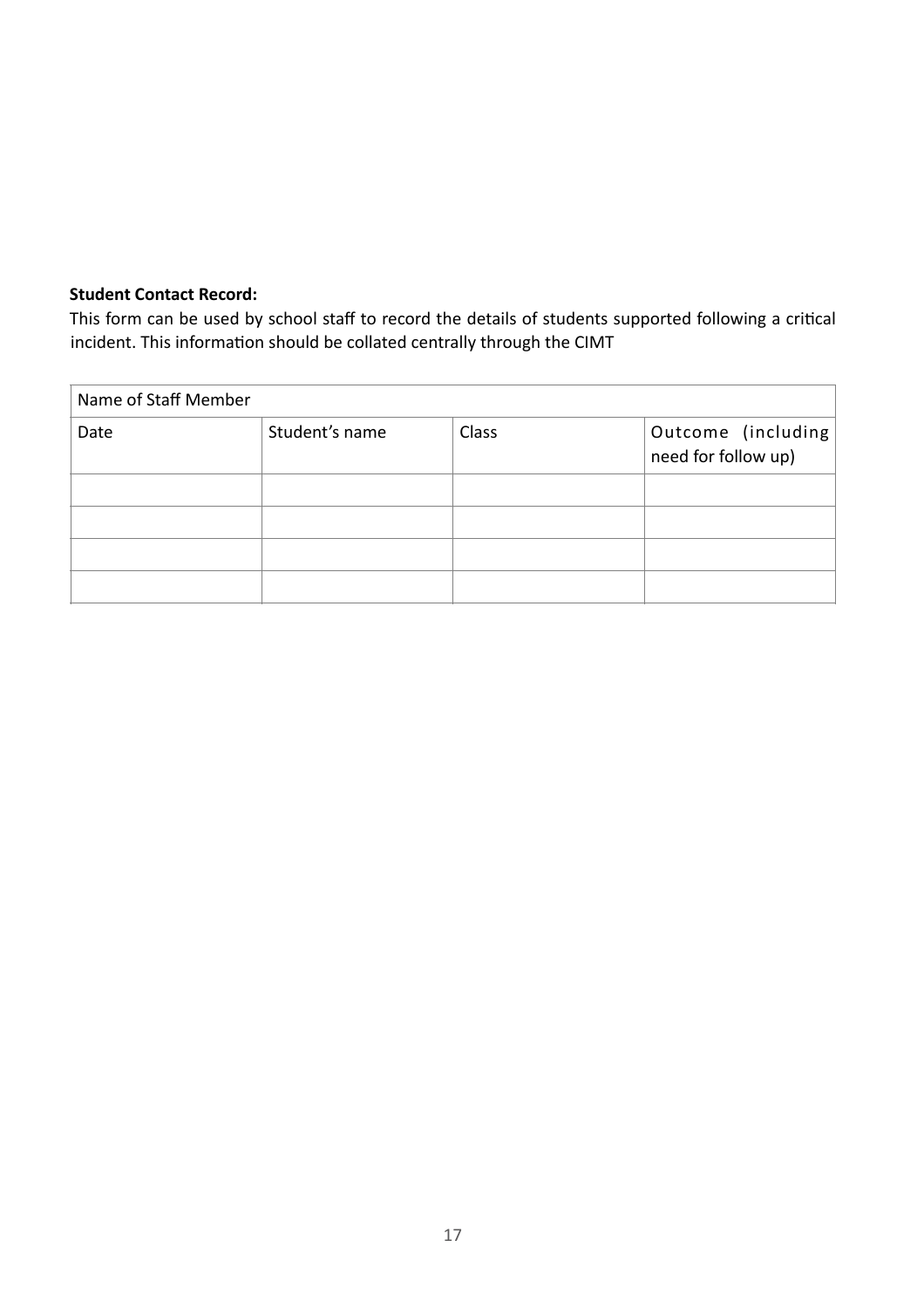#### <span id="page-18-0"></span>**Appendix III Letters and information for parents**

Dear Parent/ Guardian,

It is with profound sadness that the Board of Management, staff and students of Gortnor Abbey have learned of the *(tragic, sudden)* death, untimely passing, of **student X.** 

#### *(Give accurate information about the incident if deemed appropriate by the CIMT)*

Our sincerest sympathy is extended to the X family. On hearing this sad/ tragic news our Critical Incident Plan was put into immediate operation. The Critical incident Team met to ensure that students affected by this loss are cared for appropriately.

We have shared this information and had discussions with all of our students so that they know what has happened. School staff members have been available for students on an on-going basis today. Other support personnel (*\*EDIT\*including psychologists etc, according to actual arrangements*) are available to advise staff. This support will continue to be available to advise staff in their support of students*(\*EDIT\*if appropriate insert how long)*.

Young people frequently turn to social media to see what others are saying, or to find out more. At these times it is important that you monitor their use and engage with them about what they read. We urge you to emphasise and reinforce the need to be extremely sensitive and careful about what they post.

Following consultation with the deceased's family, the arrangements for the funeral are as follows:

Removal: Church Service: Burial:

*(If planned)* A support meeting for parents is planned for (date, time and place). At that time we can talk further about how to help ourselves and our children. We have enclosed some information that might be of assistance at this most difficult time. If there are any other areas of concern please do not hesitate to contact the school.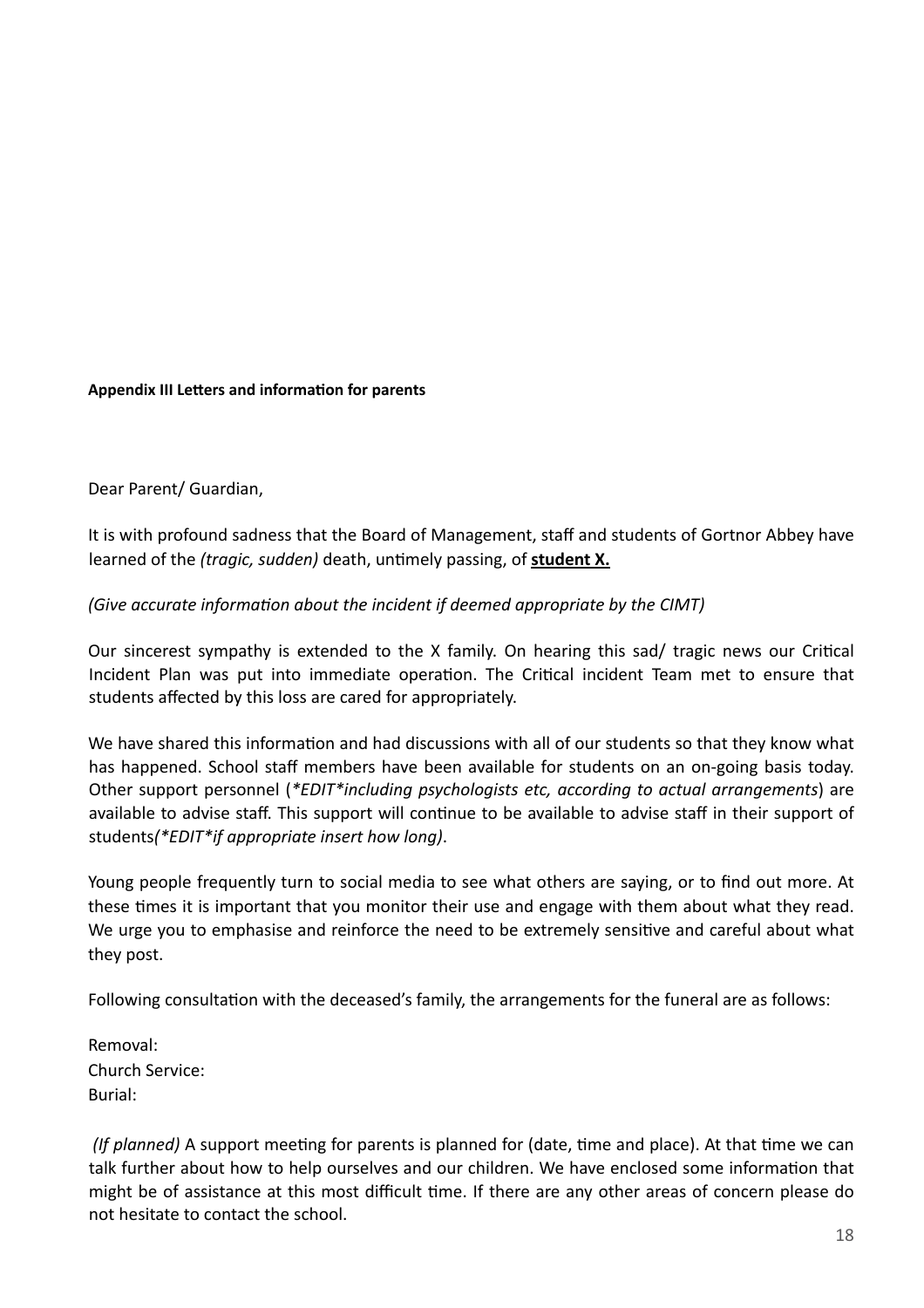Yours sincerely

Mr. John Mangan.

\_\_\_\_\_\_\_\_\_\_\_\_\_\_\_\_\_\_\_\_\_\_\_

Principal.

#### <span id="page-19-0"></span>**Appendix III: Information Sheet for Parents**

As you are the natural source of support for your child you may find that he/she will want to discuss some feelings and thoughts with you. You can help by listening carefully, restating what you hear and repeating it back to them to let them know you are really listening.

You should tell them that it is okay to feel the way they do, that people react in many different ways and that they should talk rather than bottle things up. You may also find that your child will look for comfort and support from their friends, this is a natural reaction from an adolescent.

Grief can affect one physically as well as emotionally and these other symptoms may be part of a grief reaction. If they persist, consult your doctor for a check up. The length for the grieving period varies from individual to individual. If your child remains very distressed after six weeks or so, he/she may need some additional support.

#### **Reactions to a critical incident:**